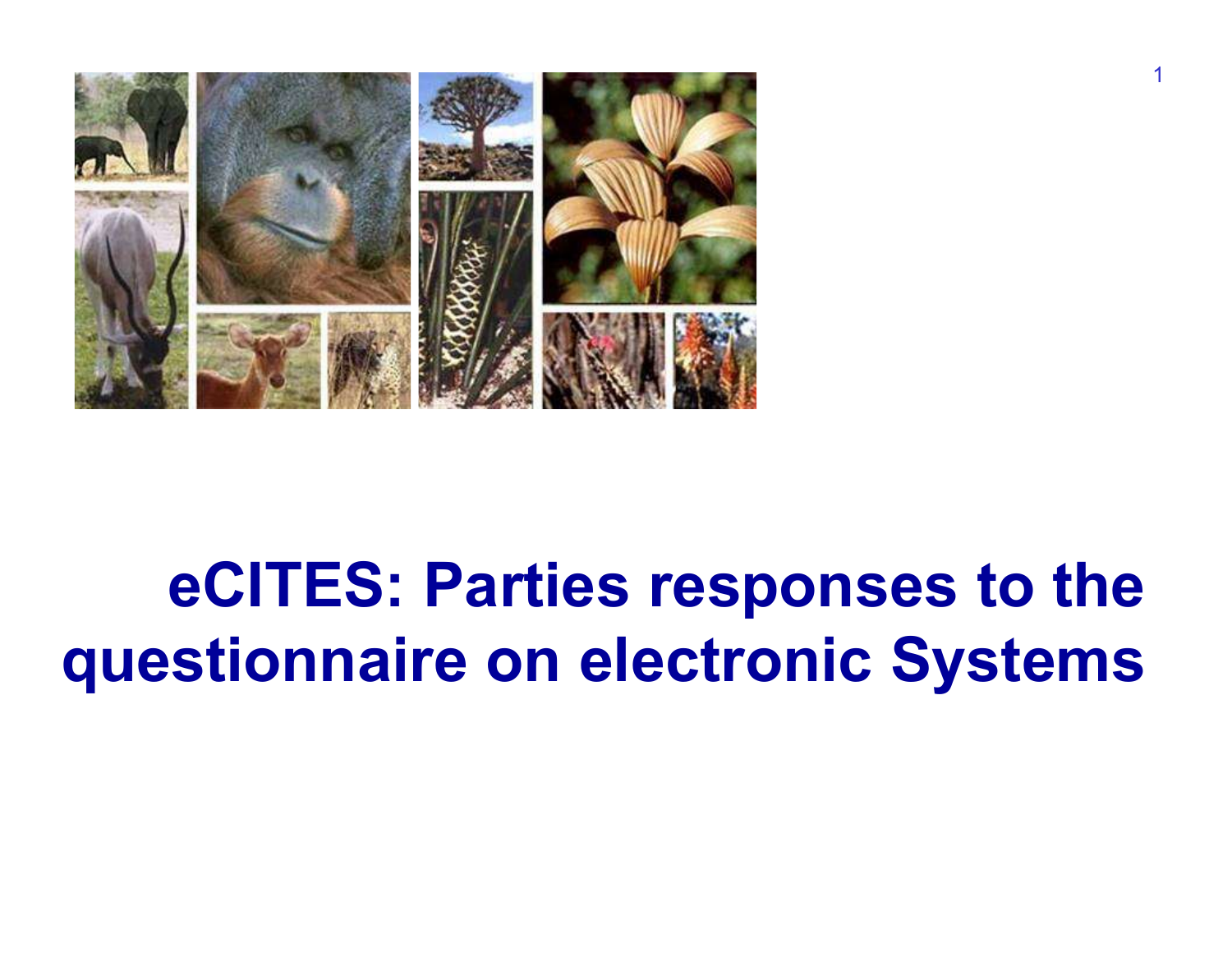## Questionnaire on electronic systems and information technologies

- $\Box$  Notification 2017/041 with link to on-line questionnaire
- Responses from 36 MAs, equal number from high-income and not highincome countries
- $\Box$  Two groups of questions:
	- □ Which business processes does your electronic CITES system support?
	- What is the role of an eCITES system for the implementation of the Convention?
- $\Box$  In addition 18 Parties send a short description of their eCITES system
- $\Box$  Summary of the responses provided in SC69 Inf. 1

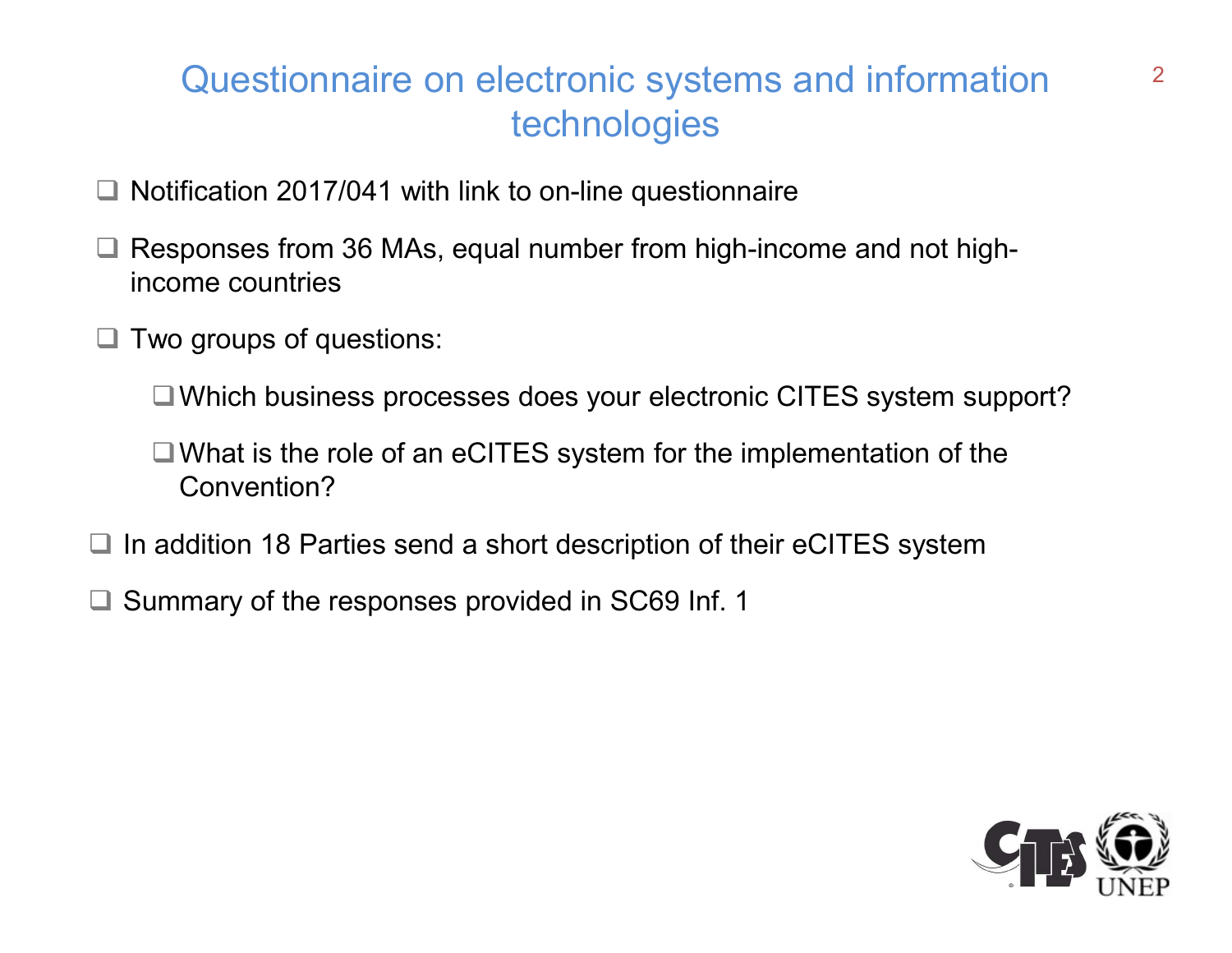## Which business processes does your electronic CITES system support?

#### Most systems provide only partial automation

- $\Box$  <50% support on-line registration of requests, <80/50% of the systems check data against CITES code lists and data formats, <80/50% print the permit, < 40% ePayment
- $\Box$  only 50/40% of MAs report that their system supports all relevant processes

#### Not all systems can generate the annual trade report

 $\Box$  <80/60% of systems generate the annual trade report

#### Gaps in integration with Scientific Authority and Customs

- □ <40/10% of Systems connect with the Scientific Authority
- $\Box$  <10/30% provide electronic information to Customs
- $\Box$  only 20% receive electronic information on actual quantities from Customs

#### Questions:

 $\Box$  What are the obstacles for electronic exchange with other agencies: legal framework, inter agency collaboration, technology, human factors?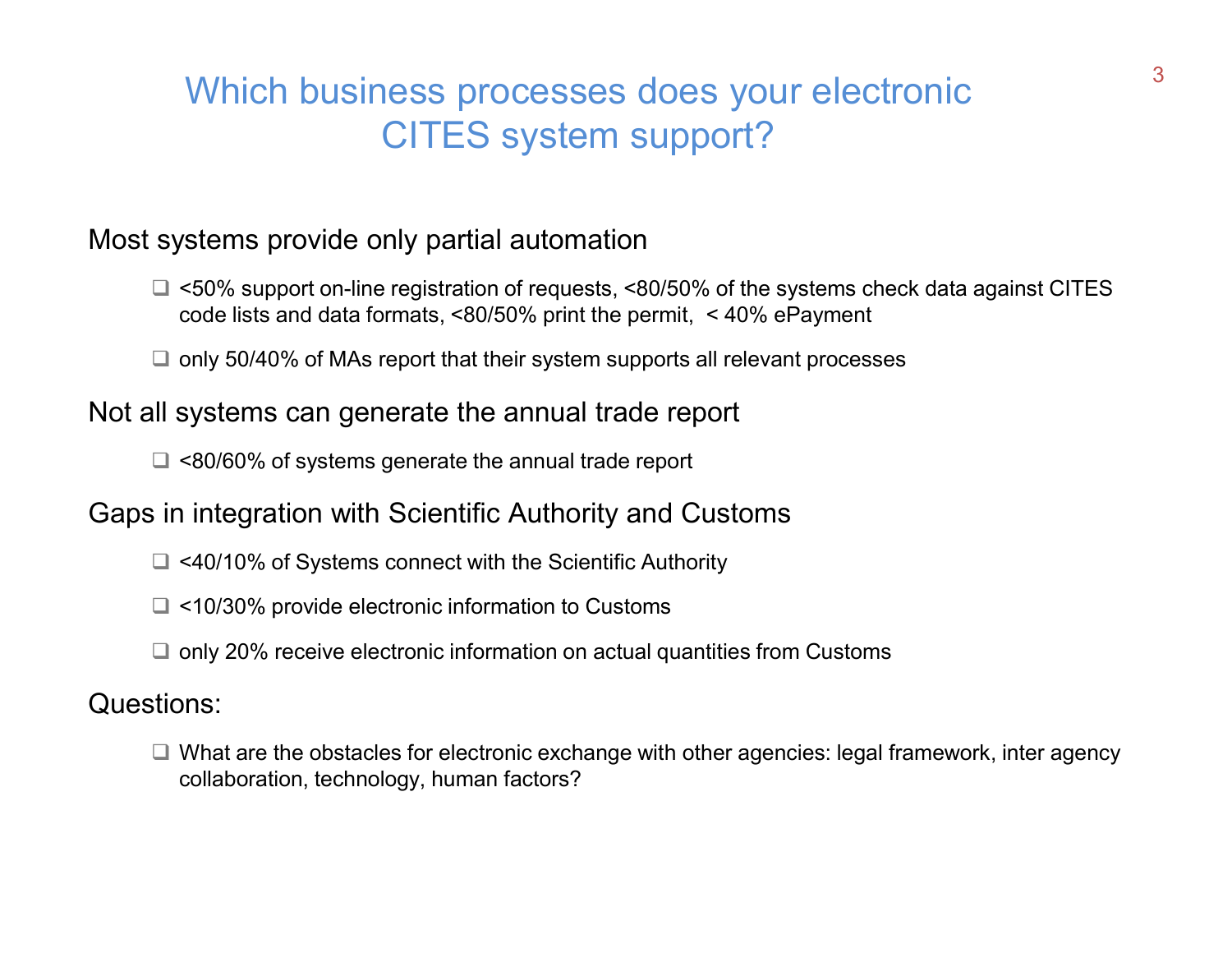## eCITES Survey 2017: Parties want to automate their CITES processes

Very strong consensus of MAs on the importance of electronic CITES systems

- $\checkmark$  "Reduces incidents of corruption": > 80%
- $\checkmark$  "Reduces illegal trade in wildlife": > 80%
- $\checkmark$  "An electronic system is needed for proper  $\checkmark$ <sup>0</sup> implementation of the Convention": close to 100%

## Interest of MAs to implement electronic CITES<br>
Interested to implement and/or further<br>
enhance our electronic CITES system systems

An electronic CITES system is important for proper management and control of the CITES





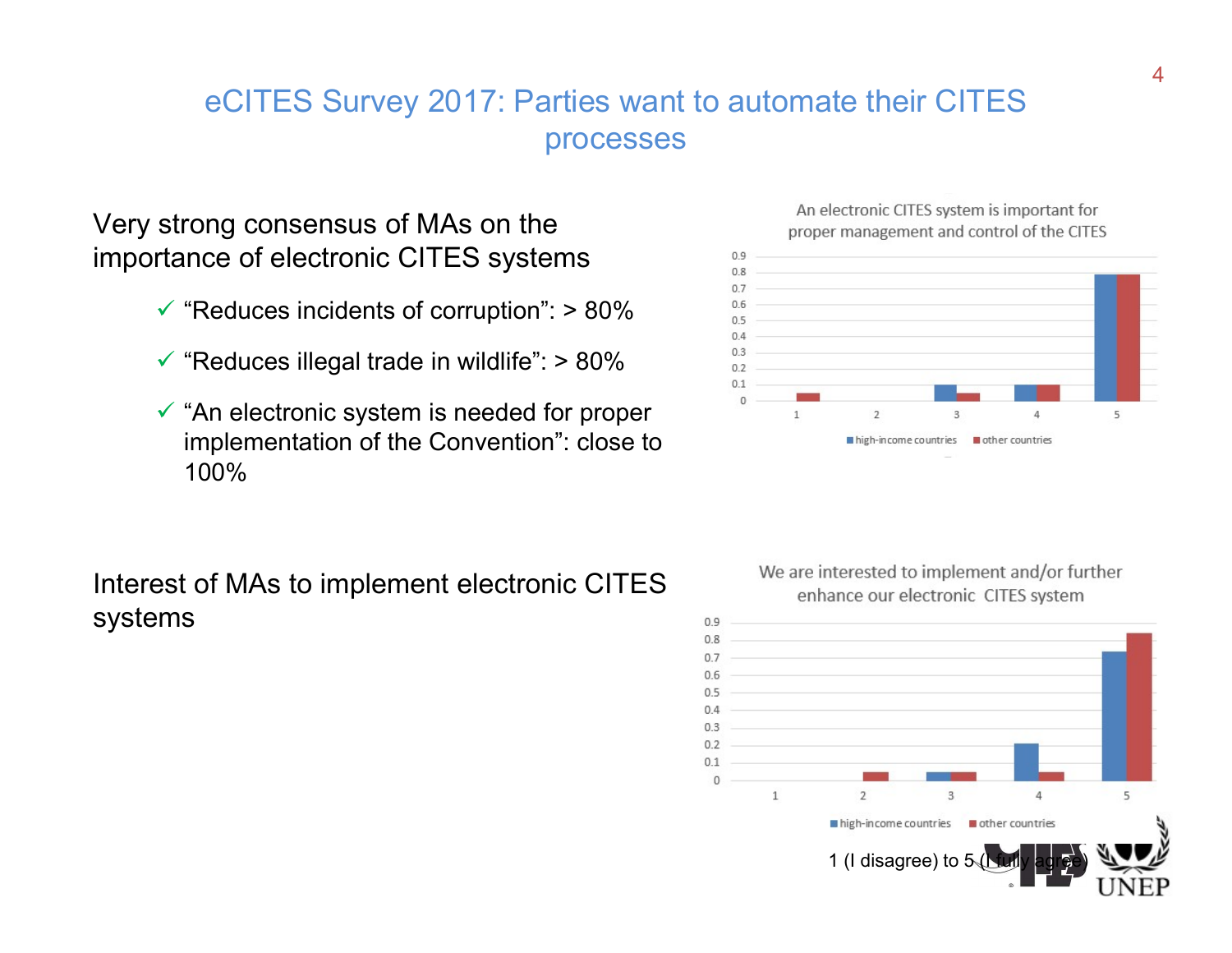## eCITES Survey 2017: Parties from developing countries need support from donors

Low income countries require capacity building<br>implementation approaches lessons learned and advisory services

Support from donor agencies is crucial for low income countries

## Questions:

- $\Box$  If eCITES is so important, why are we lagging so  $\Box$ much behind with the implementation?
- $\Box$  Are donors and other stakeholders really aware of the importance of electronic systems for the implementation of the Convention?
- $\Box$  What needs to change to push CITES automation forward?







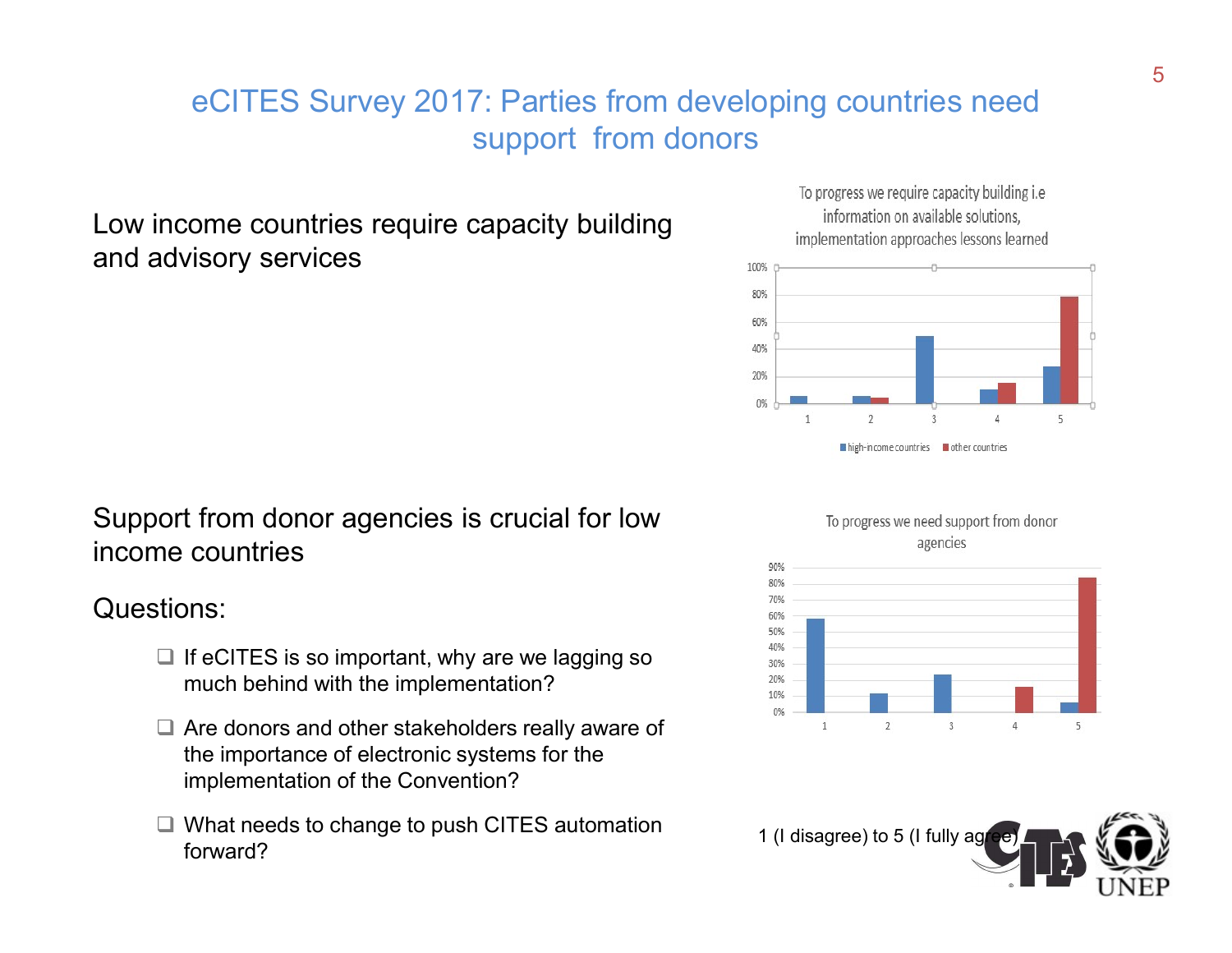## What is the role of an eCITES system for the implementation of the Convention?

Very strong consensus on the importance of an electronic system for the implementation of the Convention

- $\checkmark$  "An electronic system is needed for proper implementation of the Convention": close to 100%
- $\checkmark$  "Reduces incidents of corruption": > 80%
- $\checkmark$  "Reduces illegal trade in wildlife": > 80%

### Future plans

 $\Box$  >70/80% of MAs intend to implement/further enhance their eCITES system

#### Different needs in low/medium income countries

- $\Box$  80% need capacity building to proceed
- $\Box$  >80% request assistance from donor agencies

## Questions:

- $\Box$  If eCITES is so important, why are we lagging so much behind with the implementation?
- $\Box$  Are donors and other stakeholders really aware of the importance of electronic systems for the implementation of the Convention?
- □ What needs to change to push CITES automation forward?